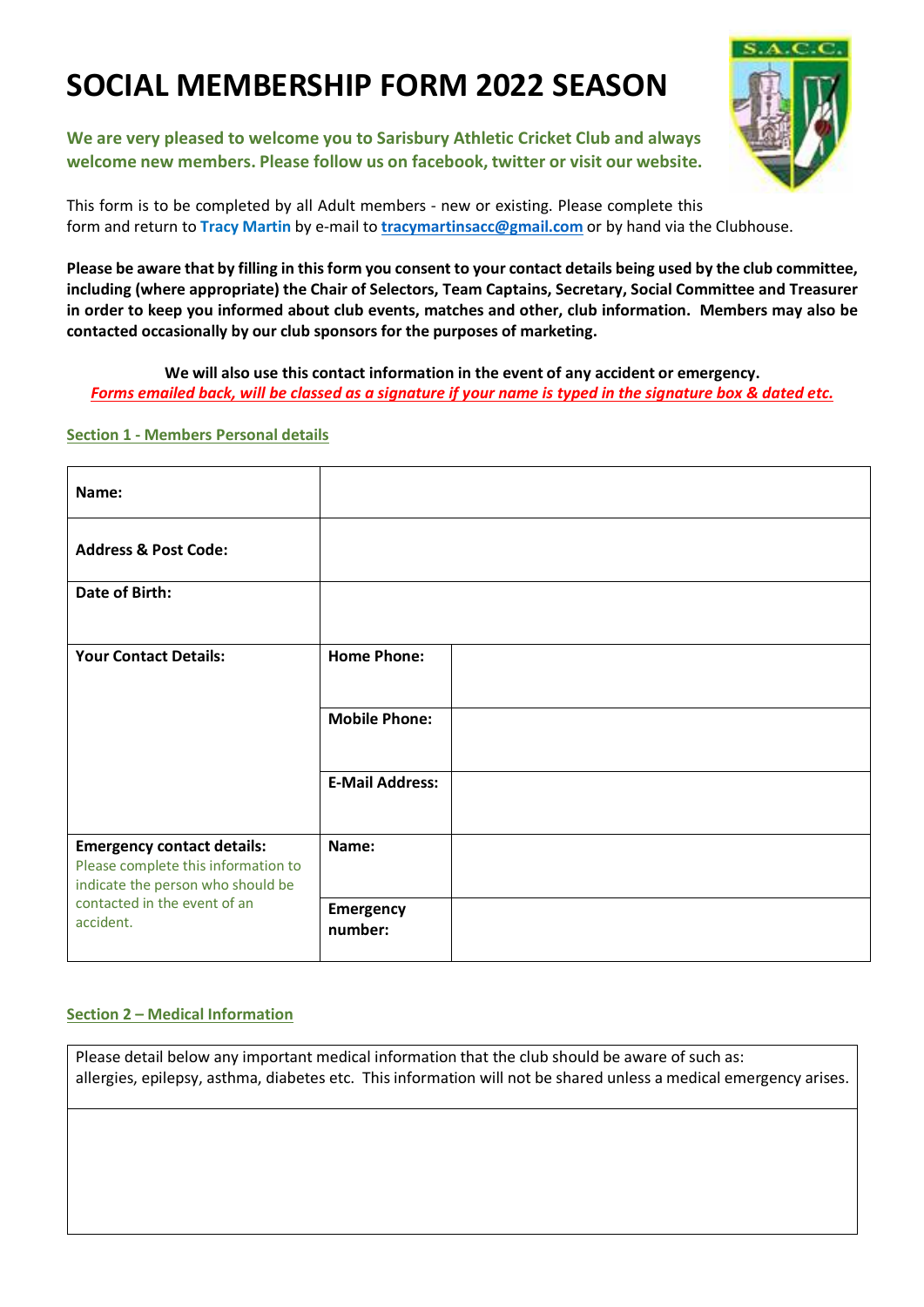| The SOCIAL Membership Fee for the 2022 Season is £15.                                           |                                                                                                              |  |  |
|-------------------------------------------------------------------------------------------------|--------------------------------------------------------------------------------------------------------------|--|--|
| The SOCIAL Membership Fee<br>for the 2022 Season is:                                            | <b>£15</b> which I WILL pay via online banking to the account<br>details below. (PLEASE SPECIFY DATE PAYING) |  |  |
|                                                                                                 | <b>£15</b> which I HAVE paid on Card Reader / Cash or Cheque.                                                |  |  |
| <b>PLEASE TICK</b>                                                                              | (PLEASE SPECIFY HOW & DATE PAID)                                                                             |  |  |
| Bank a/c name                                                                                   | <b>Sarisbury Athletic Cricket Club (SACC)</b>                                                                |  |  |
| 20-30-89<br>Sort code                                                                           |                                                                                                              |  |  |
| 20764043<br>A/C number                                                                          |                                                                                                              |  |  |
| Reference<br><b>Your Name</b>                                                                   |                                                                                                              |  |  |
| If for any reason you are unable to pay electronically please contact the membership secretary. |                                                                                                              |  |  |

#### **Section 4 – Agreement**

By signing this form, I agree to abide by the Code of Conduct and Rules laid down by the club and I acknowledge that the Code of Conduct and Policies has been made available to me on the SACC website / App's. I understand and accept that if my behaviour is detrimental in any way to Sarisbury Athletic Cricket Club then appropriate disciplinary action will be taken and that if my membership is terminated under these circumstances no refund of monies paid will be made.

| SOCIAL Member Name: | Signed: | Date: |
|---------------------|---------|-------|
|                     |         |       |
|                     |         |       |

## **Section 5 – Help & volunteering** *CAN YOU HELP? – Please look at the list below & tick*

Sarisbury Athletic Cricket Club is run by dedicated volunteers who give up their spare time so that others can enjoy playing cricket. The club provides the facilities and equipment, along with qualified ECB Coaches. All other help and assistance, however, has to come from volunteers.

| Managing a team                                        |  | Coaching assistant<br>First aid   |             |            | <b>Building maintenance</b> |                    |  |  |  |
|--------------------------------------------------------|--|-----------------------------------|-------------|------------|-----------------------------|--------------------|--|--|--|
| Scoring                                                |  | Administration<br><b>Umpiring</b> |             |            |                             | Ground maintenance |  |  |  |
| <b>BBQ</b>                                             |  | Bar work                          | Fundraising |            | Publicity                   |                    |  |  |  |
| Feeding cricket stats to webmaster                     |  |                                   |             |            |                             |                    |  |  |  |
| Please advise if you would recommend joining our club. |  |                                   |             | <b>YES</b> | <b>NO</b>                   |                    |  |  |  |

#### **Section 6 – Disability**

| The Disability Discrimination Act 1995 defines a disabled person as anyone with 'a physical or mental impairment,<br>which has a substantial and long-term adverse effect on his or her ability to carry out normal day-to-day<br>activities'. |                        |                     |                     |
|------------------------------------------------------------------------------------------------------------------------------------------------------------------------------------------------------------------------------------------------|------------------------|---------------------|---------------------|
| Do you consider yourself to have a disability?                                                                                                                                                                                                 |                        | <b>YES</b>          | NO.                 |
| If YES, what is the nature of your disability?<br>(PLEASE DELETE THOSE NOT RELEVANT BELOW)                                                                                                                                                     |                        |                     |                     |
| Visual impairment                                                                                                                                                                                                                              | Hearing impairment     | Physical disability | Learning disability |
| Multiple disability                                                                                                                                                                                                                            | Other (please specify) |                     |                     |